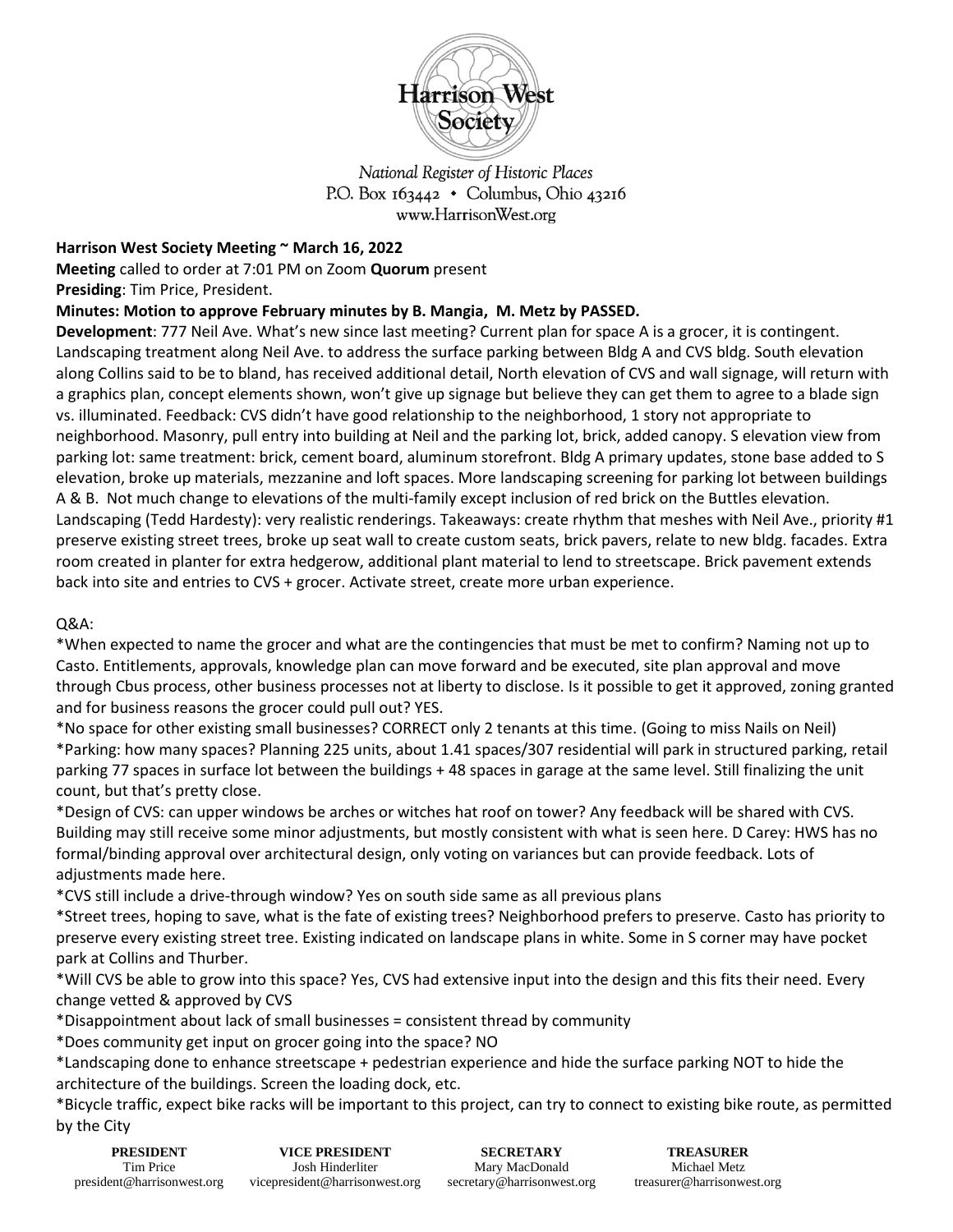\*Why won't CVS build multi-story here when they have committed to it elsewhere? Cannot speculate, Casto tried very hard to get into mixed use opportunity and this is as far at they will go.

\*Will grocer be multi-use with coffee shop/café/etc.? Cannot provide any additional detail right now.

\*Any community access to residential pool? No, residents only.

\*Elaborate on the seating: walls narrow enough they aren't terribly comfortable to stay for long/nap.

\*Where bike parking located? Not decided yet, generally convenient to doors to encourage use. Number determined by code requirements.

\*Green triangle= pocket park, no intention to fence, will feel public and part of streetscape accessible to the hood.

\*Parking arrangement not about ownership it's a binding condition of the zoning

\*Is height district H35 locked into the district? YES

\*Will street parking be reduced on Thurber/Collins? That's the City's purview and none has been included in parking #s \*Does this project go to Vic Village Commission or Short North Civic Association? NO only HWS at this time then it goes to City Council

\*Other opportunities for community feedback? You can go to City Council

# **Dave Perry, list of variances (10 total):**

Rezoning:

- Existing is C3, will be zoned into AR3+ CPD (commercial plan development)
	- $\circ$  CPD = Bldg A+B and east half of the development, custom design that requires site plan
	- $\circ$  AR# = residential zoning, council variance application to permit residential, also conditional on the site plan
	- o Height district 835
	- o Building setbacks 10' and 9'
	- o Direct vehicular access at Buttles and Collins (none on Neil)
	- o 77 commercial parking space
	- o No screening required where commercial meets residential

CPD modifications of code standards:

- No screening between commercial/residential no screening for internal property line
- Minimum # parking spaces complies w/parking but use some parking w/in residential that will be available in structured: 77 surface (commercial area) + 48 in the structured parking (residential area)
- Variance for commercial loading spaces loading areas but not to space specs (S side of A and W side of B)
- Not providing screening of residential from commercial
- Building lines reduced from 50/25/25 (Neil/Buttles/Collins) to 10/10/9
- o Small area to be fully screened for generator

Variance list for residential side - West half rezoned to AR3

- Permission to have 48 commercial spaces on the parking structure to permit commercial parking
- Interim condition: phasing of project CVS tenant space in existing building won't be razed until they move into the new building, permits parking setback at 5' on interim basis
- Parking variance for multi-family 312 spaces provided on the site of the multi-family (small reduction in parking)
- Multi-family has 25' required setback lines (Reductions: Buttles from 25 to 15 and Thurber from 25 to 10)
- Rear-yard requirement, single building, east side of building adjacent to the commercial 5% of the total AR3 area, other yard areas exist provide additional yard and amenity spaces (reduced to 5%)

## **ONLY members of the HWS may vote first a motion to approve rezoning then one for variances. Type a yes or no into the chat and only provide a vote, will be checked against the list.**

#### **MOTION: T. Price accept the changes to the zoning for 777 Neil Ave., Second by Sam Peterson FOR: 5 AGAINST: 1 APPROVED**

**MOTION: T. Price motion to approve the variances as requested by Casto for 777 Neil Ave., Second by Sam Peterson FOR: 6 AGAINST: 2 APPROVED**

Bob Mangia: we need park volunteers [parks@harrisonwest.org](mailto:parks@harrisonwest.org)

**Harrison West Society** www.HarrisonWest.org